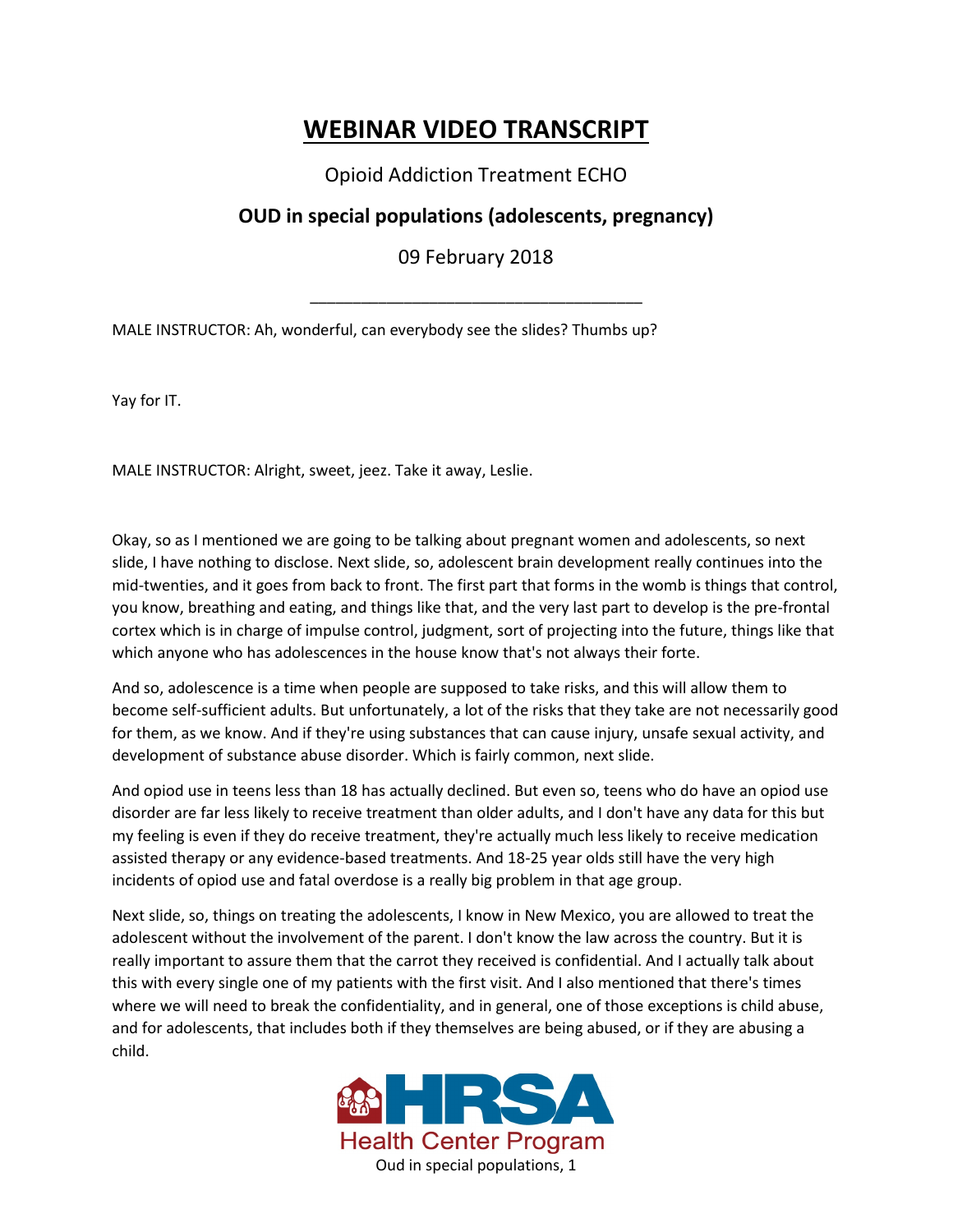And I think it's important that the adolescents know that if they disclose that, you're gonna have to notify CYFD because then they can make the decision whether or not they're willing to disclose. In addition, suicidal or homicidal ideation are the other kind that you have to disclose. And even if you do have to break confidentiality, you need to reveal as little as possible. If the patient is suicidal, and you have concerns, all you need to reveal is what makes you think they're suicidal, you don't have to give their whole medical history away. But if you're concerned about child abuse, you don't have to give away the substance abuse disorder when you report the child abuse.

So, next slide, and again, ideally the parents or caregivers are involved and can give consent. And there are maybe times this is not possible. In general though, it seems to me, very unlikely to be successful if a teen is living with someone who they can't confide in enough to tell them that they may need treatment for a substance abuse disorder. It really just decreases dramatically, the likelihood of success, so again, know your state guidelines. The other thing that I've had when I've been treating teens and young adults, is I have more than once had a parent who thinks that medication assisted therapy treatment is just another addiction, and that they've just conned their doctor into giving them something and flush \$500 worth of medications down the toilet, so that's another really big reason you do wanna make sure the parents are involved and understand the treatments, so, next slide.

And American Academy of Pediatrics released the following policy recommendations in 2016. They really want to increase resources to improve access to medications for adolescence with opioid addiction, and pediatricians can consider offering medication treatment to adolescent and young adult patients with severe opioid abuse disorders, or discus referral options. And I just had to put my own little plug in there that this of course also holds true for family physicians, FNPs and PAs who care for children. But, really, this should be an option when you're treating a pediatric patient with an opiod abuse disorders to use medication assisted therapy, next slide.

And harm reduction, harm reduction is really important for anyone we take of with opioid abuse disorder. And really, I think in general almost any medical condition that I take, I start with harm reduction, and you know, you want to make sure they don't hurt themselves, and then eventually, you work towards, you know, ideal control of whatever condition it might be. And harm reduction is a set of practical strategies and ideas aimed at reducing negative consequences associated with drug use. It's also a movement for social justice built on a belief and a respect for the rights of people who use drugs. And there's a view in some parts of the community that hard reduction is an enabling strategy. But I have actually found it to be the other way around. That when you're doing harm reduction, you are actually more likely to draw the patient in and get them to take baby steps towards full recovery.

Rather than you're not encouraging them to continue using drugs because often, for so long, we've had this view that it was either you're using drugs or you're completely drug-free, and there was nothing in between, and for many people, taking that step to completely drug-free was just a step that they couldn't fathom taking. But taking some baby steps towards taking better care of their health, even if they continue to use drugs, many people can envision that, and so they were to take these initial baby steps. And then once they took these baby steps, they were willing to take bigger steps towards actually becoming drug-free.

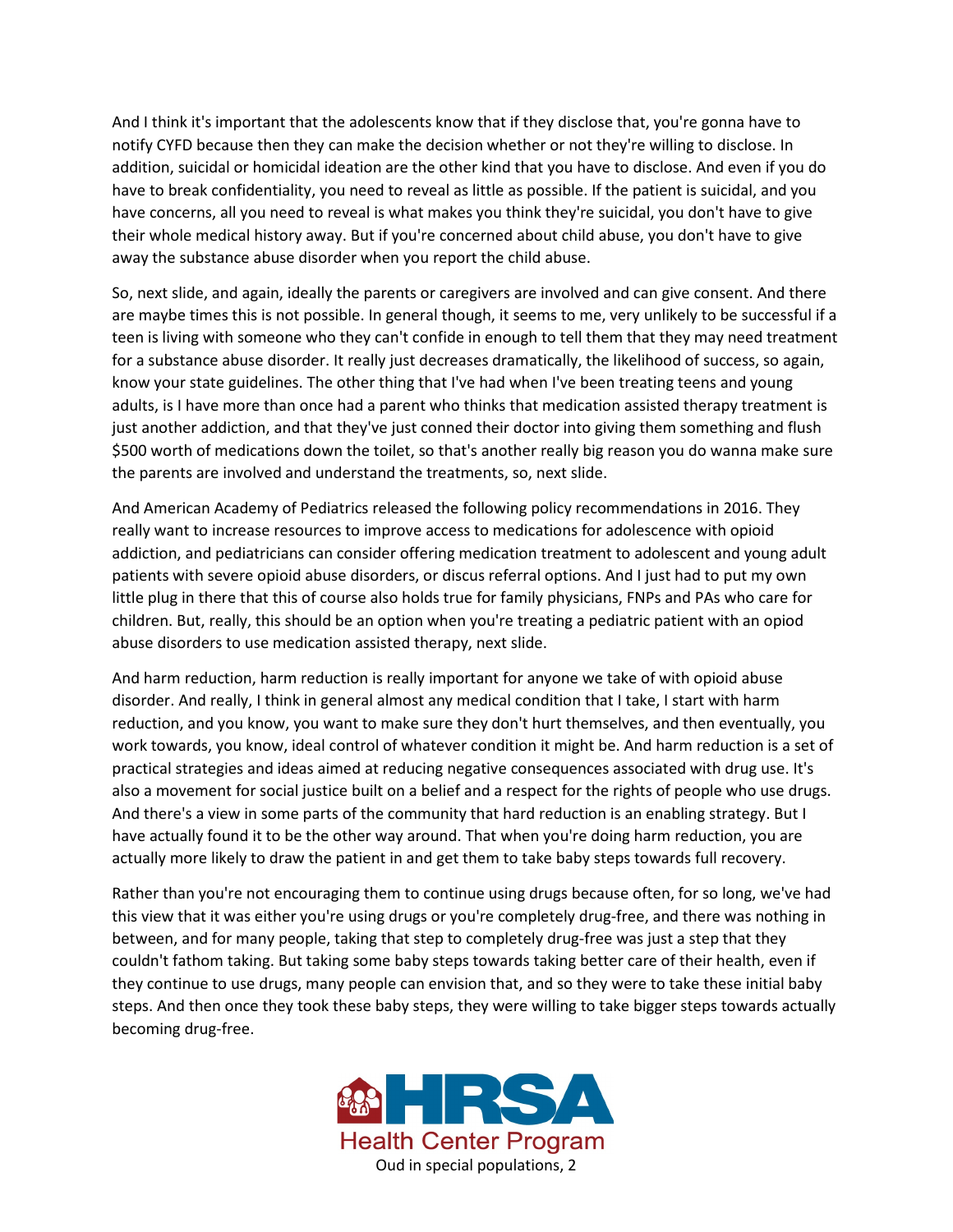So, the goal is to engage the adolescents and it may mean working into abstinence in the future. You know, I almost always want them abstinence now. But if I can't get them abstinent now, it's at least good to know we've taken steps so they're not as likely to overdose. And not as likely to come in with really nasty abscesses So, and as always, ambivalence is really common. And again, the first thing you wanna make sure is you're discussing a safety plan with the adolescents, and if their family is involved, you want to be discussing safety with their family as well. Next slide.

And again, parents and other caregivers can be key allies in supporting an adolescent, they can also be the worst enemies depending on the family. But adolescents who have involved family do tend to do better than those who don't. And family often need, they say families may need their own support, I really think families do need their own support, there is very little more stressful than loving someone with a substance use disorder, and I think this is doubly true for families who have children with a substance use disorder.

I have a child with asthma, and a couple years ago, she had a real bad time of it where she ended up in the ER four times in two months, and I did not sleep that entire two months. And all I can think is this is what my friends who have kids using heroin go through all the time. I mean, this is just, they're constantly worried about their child's health and their safety. So, we have a really great CRAFT, which stands for, I don't wanna screw this up, Community, Resources, And Family Training Program here in Espanola. And I think there are multiple CRAFT programs throughout the state, it's well worth finding the ones in your community, and referring to them. You also wanna make sure they have information about overdose and they have Narcan rescue kits, next slide.

The adolescents who are using substances are also much more likely to be sexually active, and often sexually active in an unsafe way. They're gonna be at risk both for pregnancy and for sexually transmitted diseases. And again, look up your state law on this. And understand about confidentiality. And you should be asking any adolescents about their sexual activity, offering contraception, sexually transmitted infection testing and information on how to access emergency contraception if needed. And I also think we should be talking to them about safe sex and condoms as well, next slide. So, things you wanna do if you're treating adolescents again, assurance of confidentiality, signed releases to talk to parents and caregivers, and it depends on the situation. And how comfortable the adolescent is with it.

If the adolescent wants absolutely nothing to go to the parents, I think you need to respect that. Sometimes it can be helpful, though, if the parents are involved and can get some information. Again, having the family involved, including the access to Narcan, treatment agreement, you always want, including how the medication is to be taken and stored, adolescents not uncommonly have younger siblings living in the home and you wanna make sure they're not gonna have access to it. Again, plan for contraception and screening sexually transmitted infection labs.

And the other that I find with adolescents is often many of them do not have any friends who are not users. And adolescents is a time when friends are really, really important, far more important than families. And so, getting them a way to connect with friends who are not using is really important. So, be it sports teams, or chess club, or drama, or band, whatever it is, if you can find something that they really enjoy doing, and get them active in it, I think that makes a big deal of difference in their sobriety

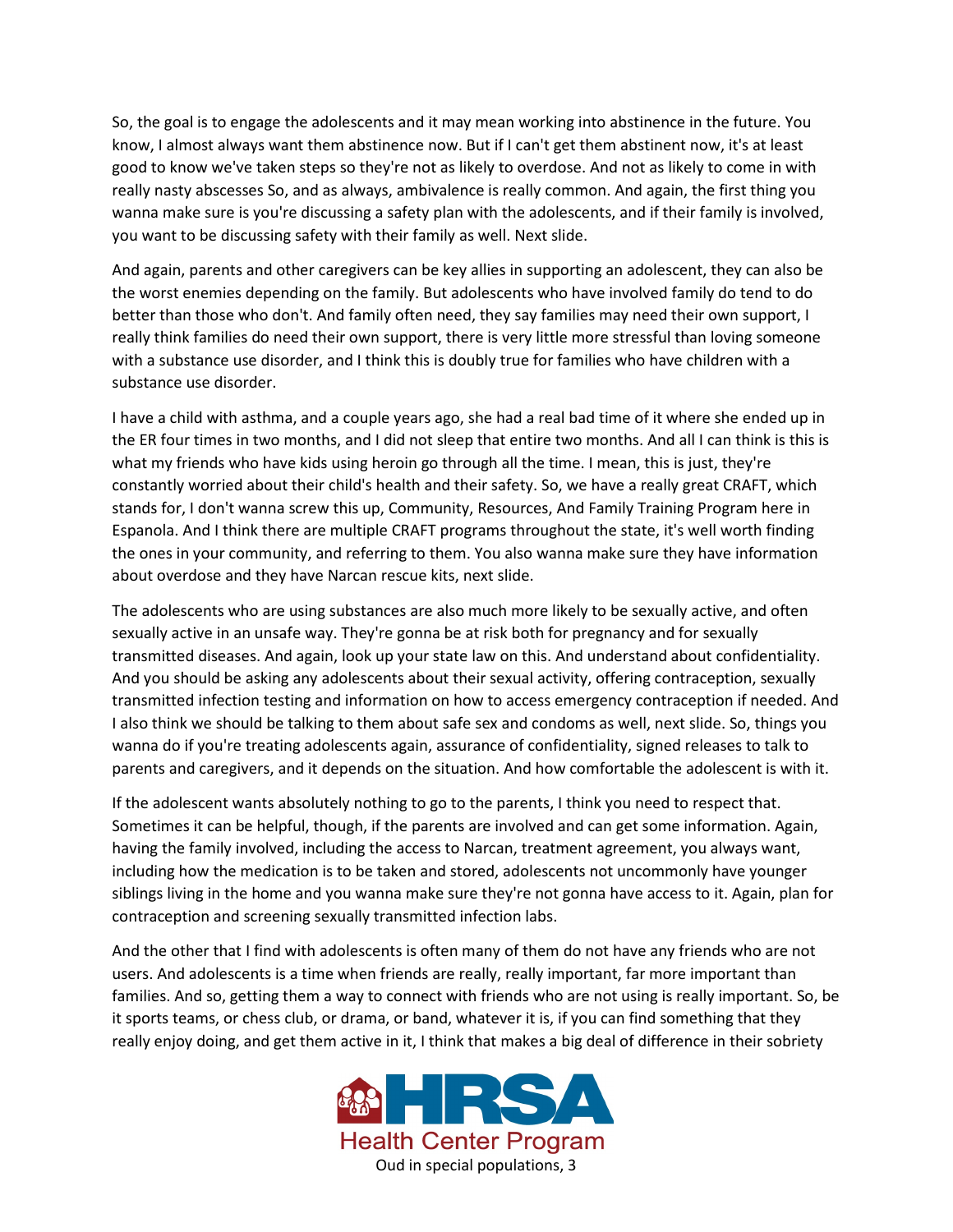because I have certainly seen many of my patients who have relapse just because they missed hanging out with people, and you know what, I've talked to them about it. They're like, "Oh, I'm fine being at home with my mother." And it's like, they're really not. They really need to find a way to connect with other people.

So, next slide, and these are just some references on adolescents, next slide, and some more resources on families and harm reduction. And then pregnancy, we're gonna talk about women, opioid use disorder and pregnancy. And the various treatments in pregnancy. Intra-partum care and postpartum care, next slide. So, opioid use is actually going up far faster among women than it is among men. This is especially true for bad consequences related to opioid use, opioid-related overdose deaths increased 400% among women and 276% among men between 2004 and 2010.

Prescription opioids are actually the only drug that women are more likely to abuse than men. In 2015, 1.2 million women initiated prescription opioid misuse and 0.9 million men, and there are still more men than women who use heroin but heroin use is increasing twice as fast among women as men. And 50% of new heroin people who start using heroin are women, which was certainly not the case 20 years ago when it was much more likely to be men, next slide.

And then nearly 50% of pregnant substance use disorder treatment admissions are for opioids. I know in New Mexico, I would say at this point, about 90% of the substance use disorder patients that I see while pregnant are for opioids. What is everybody else saying around this? Anybody?

[Woman In Audience] I would say, for people treated, I would say it's probably true. I mean, marijuana is still much more common in the pregnant population but most of them aren't being treated for.

LESLIE: Yeah, and I know most of my pregnant women who are using marijuana wouldn't necessarily diagnose with a marijuana use disorder. They're using it intermittently, or fairly common that I see it used for morning sickness. And it is actually a fairly effective treatment for morning sickness. So, I had one patient who stopped smoking marijuana and in the following week, she had such bad morning sickness she lost six pounds and the perinatologist who was co-managing her, called me and said, "I think we need to tell her to start smoking marijuana "again, I've never made this recommendation before." And I was, "I haven't either but."

So, overdose mortality has surpassed hemorrhage, pre-eclampsia and sepsis as a cause of pregnancyassociated death, this is from a Maryland study. But there was also a study in Colorado last year and what they found was 15% of their pregnancy associated death was related to overdose, and 15% is related to suicide. Both of these taking place postpartum because pregnancy associated death includes anything in the year, postpartum. And, I looked this up before I did this and now I've forgotten again, and I believe pregnancy associated death means it happens during the time their pregnant, or within a year afterwards. Pregnancy related, I believe, it was caused by the pregnancy but I may be getting that backwards.

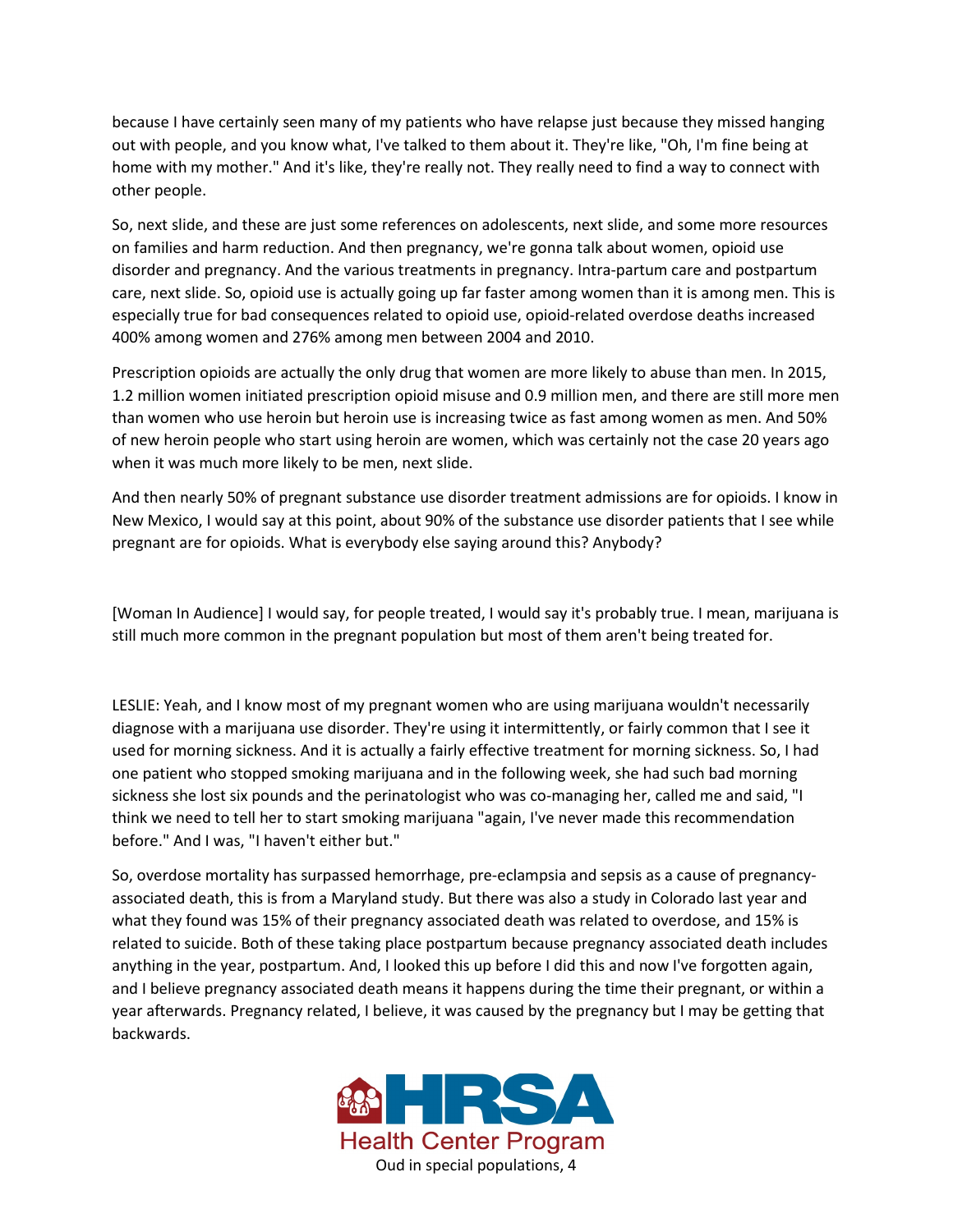But anyway, there's that distinction of whether it's caused, you know, definitely caused by the pregnancy are just sort of associated with it. And they said only one of the six overdosed deaths was definitely caused by the pregnancy. But I would say it's probably most of them because what happens is that pregnant women are actually very likely to stop using. And then they resume using when they are no longer pregnant, and because of that, their receptors are down-regulated. And their much more likely to overdose, so, next slide.

Among pregnant opioid abuse in women, 86% report that their pregnancy was unintended. Whereas generally, in the general population, a third to half are unintended. And again, pregnancy can be a really powerful catalyst for women to engage in treatment. Even without treatment, 50% of women will stop using during pregnancy. And adolescents who are pregnant report the highest illicit substance use in the prior month which is not surprising, a lot of the same things that cause adolescents to use substances are the same things that cause them to have sex at an early age and these include adverse childhood events, and risk-taking behavior.

As women get older, they tend to be less likely to use substances, and they also tend to use less as they get closer to delivery. And so, substance use decreases with increasing gestational age, next slide. And so, here's just implications of pregnancy on substance use, and as you'll see, the pregnant is the pink and non-pregnant is the blue. From 15 to 25, half of all women who are using substances have quit during pregnancy, and from 26-44, which has lower rates overall, three-fourths of them have quit. And this is also true across all ethnic groups, next slide.

But the problem is that women relapse postpartum. And all of these slide are not, they're just looking at general population samples. They aren't necessarily looking at people who have been treated, I'd like to think that the rates of relapse post-partum are lower in women who are in a treatment program. I have been unable to find any data to that effect. But as you'll see, the women who stopped using during pregnancy, about two-thirds to three-fourths have resumed using after the pregnancy. And this is why it's so important to identify these women during pregnancy because while we may have some catastrophic outcomes during pregnancy, which will obviously have a huge effect on baby.

But overall for drug use, alcohol use can cause significant birth defects but for most drug use, if you don't have a catastrophic event during pregnancy, I think the effect of using drugs during pregnancy is far less than the effect of the mother using drugs from 0 to 18, so a mother who's using drugs as the baby is growing up is gonna have a huge effect on that child, and so we really wanna identify them, and so we can get them into treatment. Hopefully have them be drug-free while raising their child. Next slide.

Medically assisted withdrawal, this is not recommended. There's a lot of people who really think, you know, we should be getting everybody off drugs. And it just, it's been found to be inferior in effectiveness over pharmacotherapy with opioid agonists. It increases the risk of relapse, there's really no fetal or maternal benefit, people think, oh, well, if we get them off then the baby's less likely to go into withdrawal at birth, and at this point, about 50% of neonatal opioid withdrawal is due to opioid agonists, either buprenorphine or methadone.

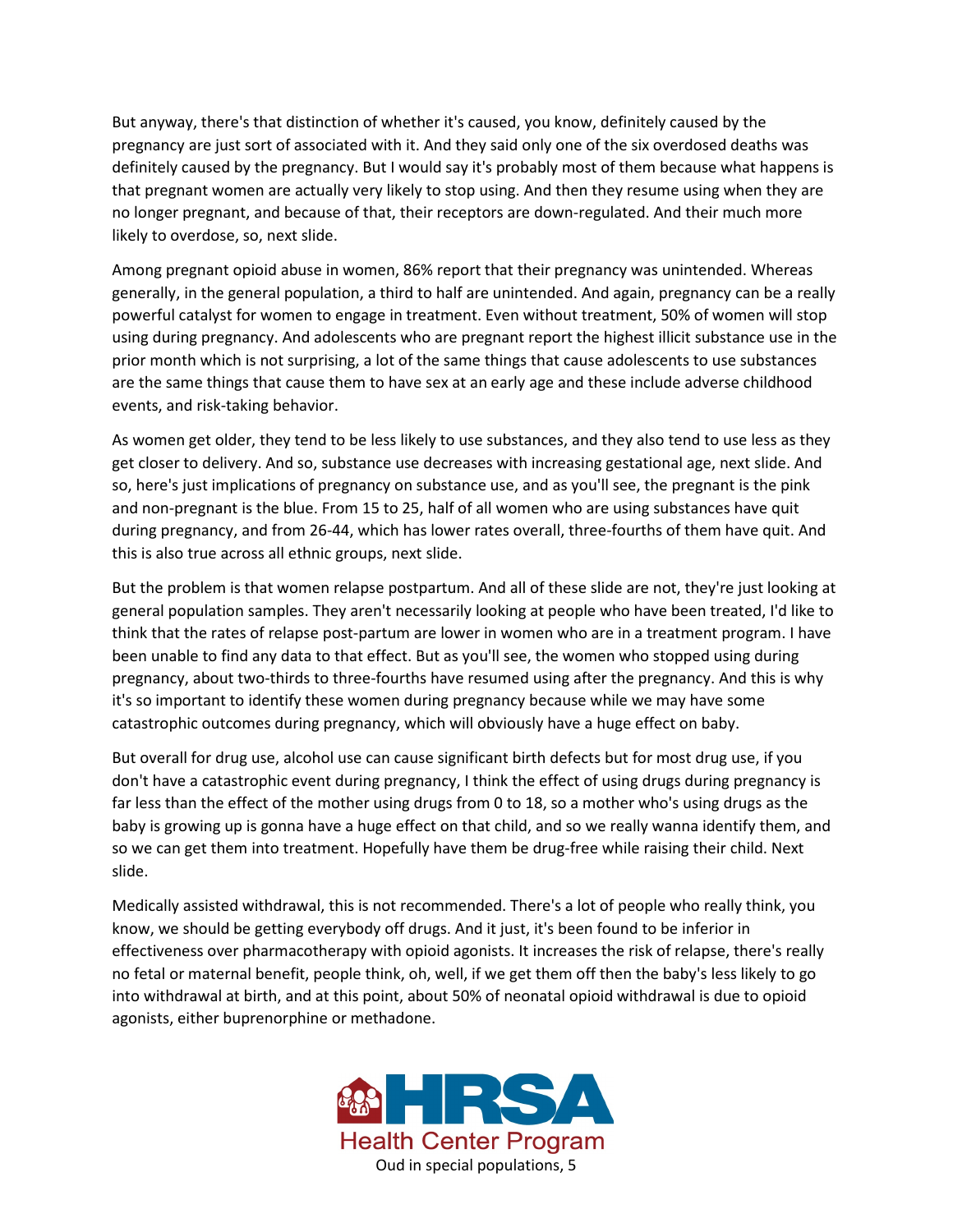But if you ween women off, you don't decrease the risk just because there is such a high rate of relapse that the babies are actually more likely to withdraw if you ween them off of opioid agonists. There is an increased rate of relapse. There's also associated overdose mortality if you detox them, and they found an increased access to opioid agonist treatment was associated with deduction in heroin overdose deaths. So, and putting them on pharmacotherapy increases the treatment and retention, increases the number of prenatal visits they go to. And it increases the number of in-hospital deliveries.

For some reason, my community last year towards the end of the year, just a had a slew, I think we had four women who either didn't realize they were in labor, or their labor was just so quick that they delivered at home. And all of those babies had trouble from it, so, next slide. And again, medically assisted withdrawal, there are some studies that have shown it can be done with low risk of fetal mortality. But they're only looking at mortality. Fetal monitoring only shows life-threatening distress. So you're not gonna see sort of the more minor distress. There is an increased rate of epigenetic and growth retardation, and the fetal monitoring doesn't show chronic stress, the chronic stress in utero can actually lead to epigenetic changes which has an increase of a substance use disorder in the fetus, when they grow up to be an adult.

I didn't phrase that very well, it sounds like I'm thinking that the fetus is going to be engaging in alcohol and drug use in utero but when the fetus grows up to be an adult, they're much more likely to have trouble with substance use disorder, next slide.

And there's this huge range of relapse. It's anywhere from 17 to 96% and I try and think if we were treating, you know, diabetes and pregnancy, and somebody said, "Great, I've come up with this protocol. "I can get everybody off insulin." I'd say, "Terrific, how are their sugars afterwards?" Well, 96% of them have high sugars. None of us would ever consider doing something like this so I don't understand why people even look at weening people off. The relapse rate is much lower on medicationassisted therapy, next slide. For many years, methadone has been the gold standard. It's pregnancy category C, neither one of these medications are actually FDA approved to use in pregnancy. But they've been used and have plenty of experience.

Biggest problem with methadone is the dosing flexibility. During pregnancy, you really wanna do split dosing. And I think I have a study coming up on why this is the case. There's increased clearance and later, gestation. And babies will just do much, much better if you do the split dosing. Methadone can cause a prolonged QT syndrome, so you need a baseline EKG, and dosing changes, you always need an EKG, you also need to be cautious with medications that can cause QT prolongation.

The two that I use the most commonly in pregnancy would be citalopram and ondansetron, so you do wanna think about that, many patients who are on methadone. And methadone babies may have lower birth rates compared to buprenorphine exposed newborns. Buprenorphine is pretty much becoming first line treatment for opioid use disorder and pregnancy. And I'll go through a little bit of why that is. And there's also pregnancy category C. When compared to methadone, there's a lower pre-term delivery rate, higher birth weight, and larger head circumference, and you can do split dosing and treatment retention may favor buprenorphine over methadone, next slide.

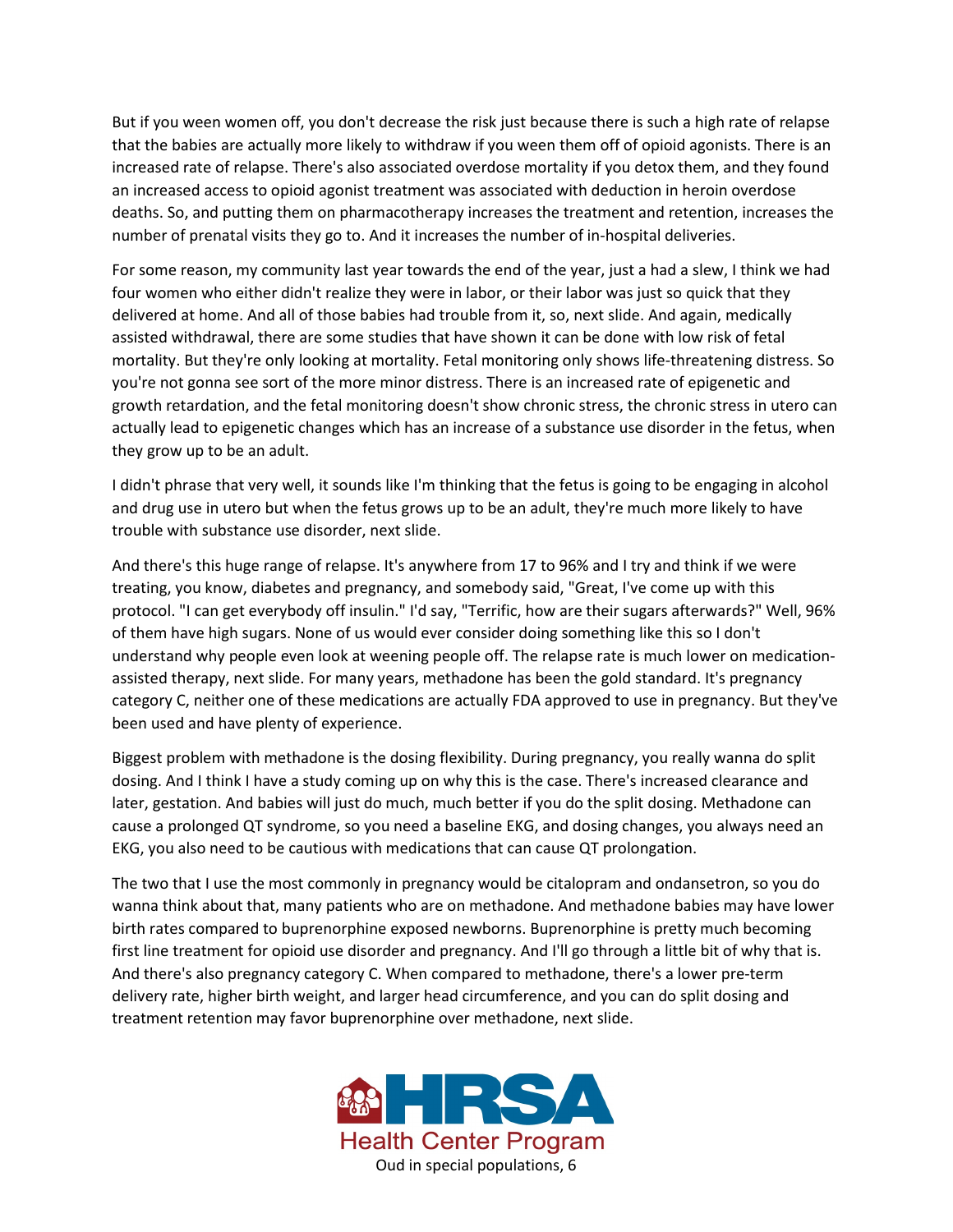So, in 2010, there was this landmark study by the New England Journal and they put certain group of women on buprenorphine and a certain group on methadone, and then they looked at neonatal abstinence syndrome. And what they found is the group who were on buprenorphine had significantly less neonatal abstinence syndrome over all, those who did develop neonatal absence syndrome required a lot less morphine, they needed 89% less morphine than the neonate's who's moms had taken buprenorphine. They were in the hospital a much shorter time. They spent 43% less time in the hospital. And if they did need treatment with morphine, they needed substantially less fewer days than the babies who's mother had taken methadone.

Interestingly, this 2016 UC-Davis study, I loved this study. And they studied split dosage of methadone for all pregnant women and the reason that you wanna do this, methadone is metabolized by the CYP450 enzyme, and this enzyme is induced during pregnancy. So because of this, you're metabolizing the methadone a lot more rapidly. For non-pregnant women, I believe the half life of methadone is about 36 hours for a pregnant woman. It's about 18 hours but there's incredible variation. And so, for some people, they can be metabolizing so rapidly that, you know, their body is basically out of methadone after about 12 hours. And because of these you get these peaks and troughs.

And it is not so much the use during pregnancy that leads to neonatal abstinence withdrawal, or neonatal opioid withdrawal syndrome. It is recurrent withdrawal so if you're using heroin, you're going into withdrawal four times a day. And it's causing the babies to be more likely to withdraw. So, when women are metabolizing methadone more rapidly, They are putting their baby through withdrawal every single day, buprenorphine doesn't have this problem for two different reasons, one is that buprenorphine has three active metabolites, so even if it is metabolized more rapidly during pregnancy, you've still got the metabolites that are gonna have an affect on the brain, whereas methadone has no active metabolites.

And the second reason is it's very easy for a pregnant woman to split the dose if she's having that issue, and take half in the morning, half in the evening, or even split it three or four times during the day. Whereas it's much harder for pregnant women. So, UC-Davis, they split the dose of methadone for all pregnant women, and they checked methadone levels before dosing in the morning to see what they were, and if they were low, then they would split the dose. And one woman, they ended up splitting it into six doses throughout the day, she was on a total of 410 milligrams of methadone, her baby did not withdrawal.

They had really, really good outcomes from this study, the rate of neonatal abstinence syndrome was much lower than expected, at 29%, next slide. Naltrexone, there is some study around Naltrexone. 25 published human cases, all with normal birth outcome. There's no evidence of teratogenicity. There are no human long-term outcomes or developmental studies, it may be appropriate for select patience. My problem with Naltrexone and pregnancy is you don't wanna start it during pregnancy. Because Naltrexone, as everybody knows, requires that you be without opioids for seven days. And this is just not safe for a pregnant woman. So you don't wanna start Naltrexone in pregnancy.

But if someone is either already on Naltrexone, I think you can leave them on it safely. Or, if someone has a history of opioid use disorder, is really worried they're gonna relapse but has not used recently,

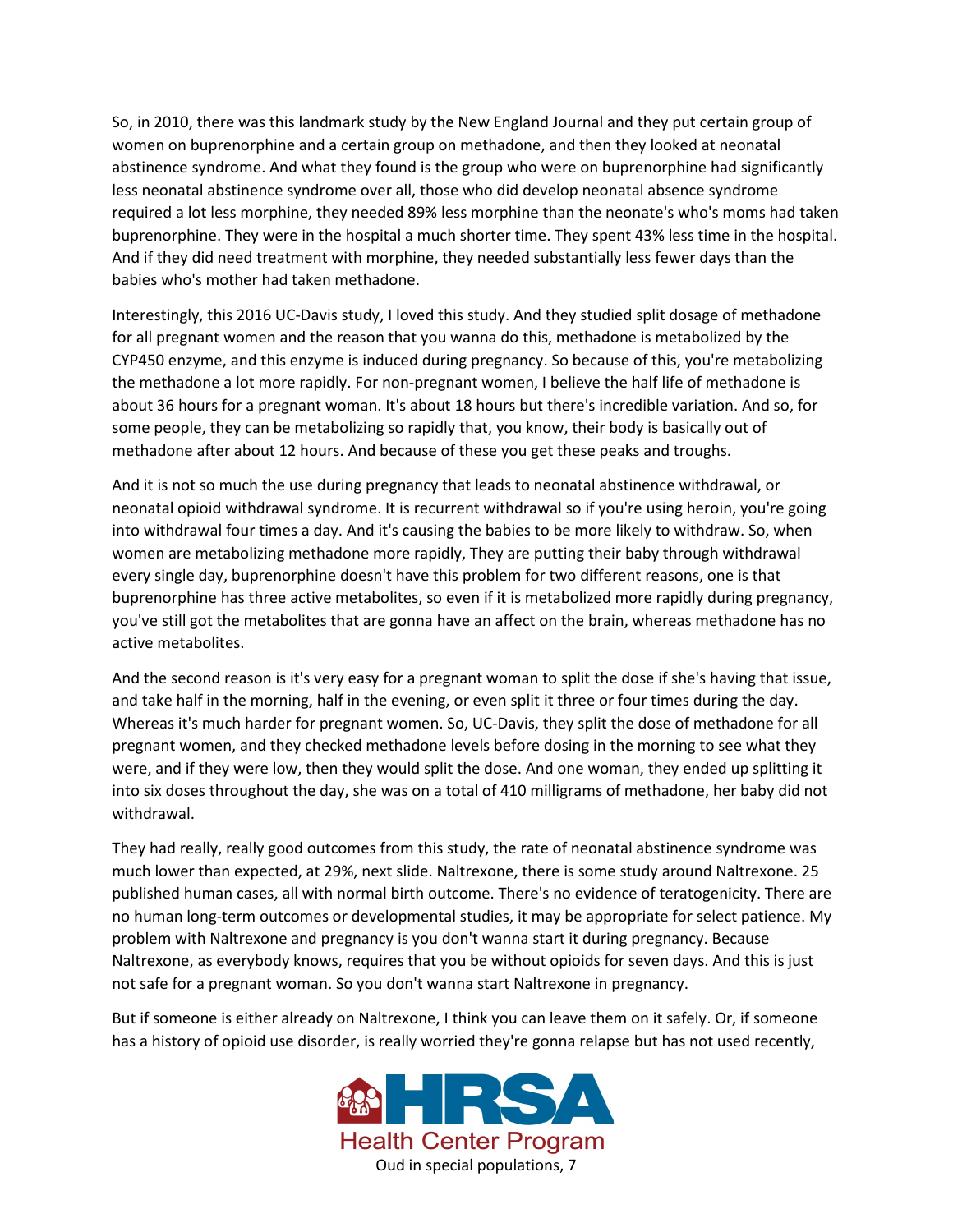and does not wanna go on opioid replacement therapy, you can consider Naltrexone in that circumstance. So, and the next thing about Naltrexone is you don't have to worry about the neonatal opioid withdrawal with that.

Next slide, you wanna continue methadone and buprenorphine through labor. The pain of labor does not get any better if women are in opioid withdrawal and you continue it. And I always tell women, unless they're very close to delivery, they should take that dose. So, the best way to use, to manage pain during labor for this moment is an epidural. You for sure don't wanna use a partial agonist such as Nubain or Stadol, which are what we used for a long time in the OB world.

We've now switched mostly to fentanyl, in part because of this issue. If you use Stadol and a woman especially who's on methadone, what's gonna happen is the Stadol, it's just a partial agonist, it's gonna go in and bump the methadone, which is a full agonist stop, and you're gonna put them right into withdrawal in the middle of labor. Spinal anesthesia also provides adequate pain control for C sections, so, next slide.

Postpartum, is the patient wishes to avoid use of opioids postpartum, you should figure that one out. Normally, if they've had an uneventful delivery, we just continue the same dose postpartum. Some women will require a dose decrease after delivery. Especially with methadone, you want to be very, very careful if you continue the same dose postpartum. And their metabolism goes down. They can overdose or become quite sedated. Should be individualized and monitored. Postpartum fatigue, the sedation should be anticipated with methadone, if they've had a C section or a traumatic vaginal delivery, you can use opioids at that time. And I think you should if they're having a lot of pain. There's a lot of disagreement.

I have always stopped the buprenorphine and given them opioids for several days. And then we started the buprenorphine. I've never had any problem doing that. I know a lot of other providers continue the buprenorphine and used opiates on top of that. Which doesn't seem to me like it would work but the studies actually show it does work so I'm planning to start trying this to see how it works. But I have not done that yet, anyone out there who's got any experience with that? So, anyway, use as much nonsteroidal, and non-opioid pain medications as you can. Tylenol, Ibuprofen, any of these. And again, full opioid agonists for post-operative pain. Next slide. Naltrexone, between 35 and 38 weeks, you should transition them from IM Naltrexone to oral Naltrexone, and then they should not take their Naltrexone during labor so that way, if they do need opioids either during labor or postpartum, you will be able to give them. And then you can resume the IM Naltrexone postpartum.

If they've had opioids, you do need to wait a little bit before starting it, next slide. Breastfeeding, methadone and buprenorphine are both safe for breastfeeding, the American Academy of Pediatrics, American College of OBGYN, and the Academy of Breastfeeding Medicine, also for breastfeeding on opioid pharmacotherapy, I think it's worth looking at the Academy of Breastfeeding Medicine's statement. But they pretty just state that if you have not used within two months of delivery and you're involved in a good recovery program, they feel it is safe to breastfeed.

If women have used within a month of delivery or are not involved in recovery, they do not recommend breastfeeding. And then there's, you know, sort of an in between, so, there's a lot of maternal benefits